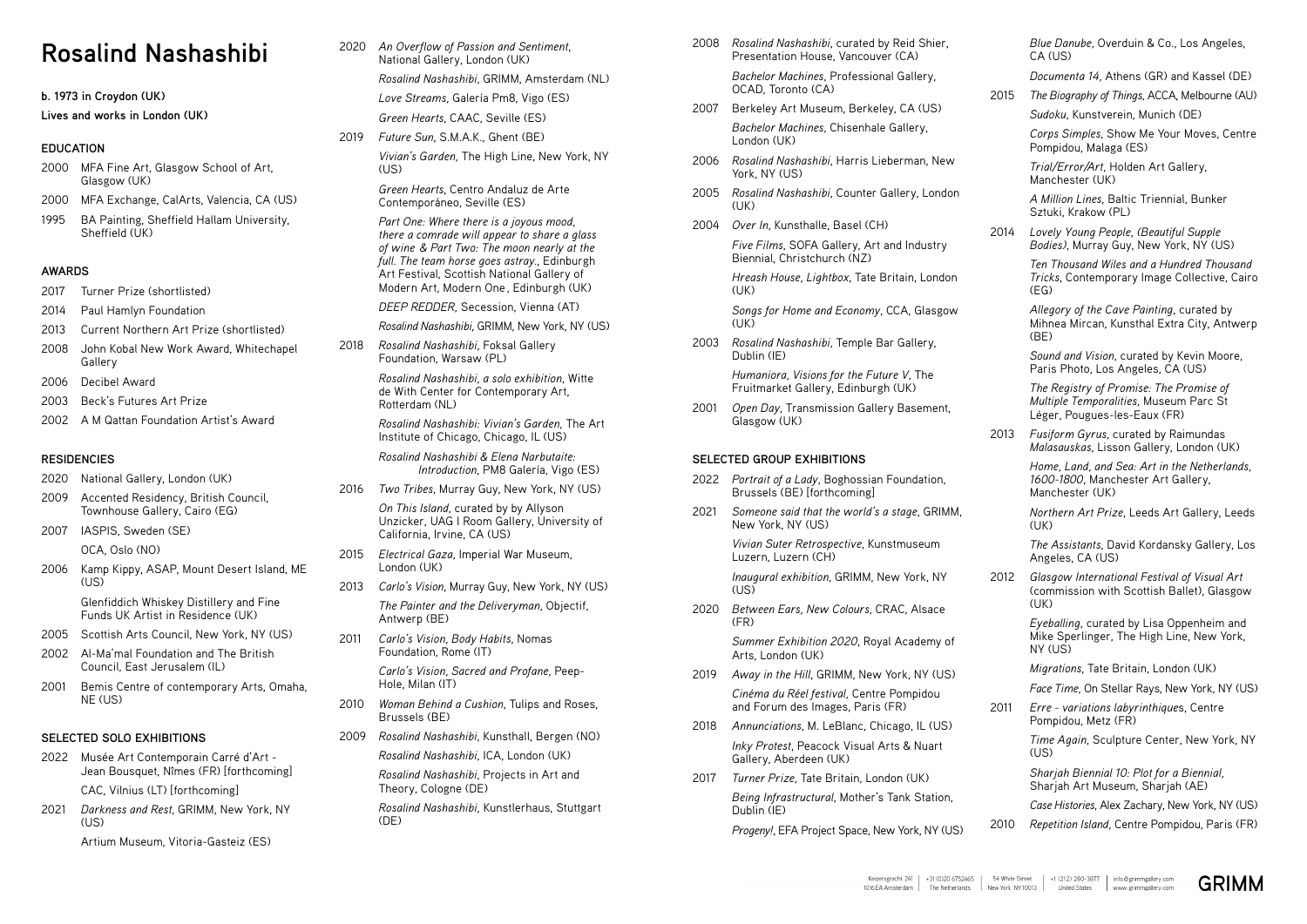Lux/ICO Artist's Cinema Commissions, released in cinemas across the UK

*Into the Belly of a Dove*, Tamayo Collection, Tamayo Museum, Mexico City (MX)

*The Happy Interval*, Croy Nielsen, Berlin (DE)

*The Future Demands Your Participation*, Minsheng Art Museum, Shanghai (CN)

2009 *Running Time: Artist Films in Scotland 1960 to now*, Dean Gallery, Edinburgh (UK)

> *Sculpture of the Space Age*, David Roberts Art Foundation, London (UK)

*Horizontale Durchlässigkeiten*, Gebert Stiftung für Kultur, Alte Fabrik, Rapperswil (CH)

*Contour*, 3rd Biennial for Video Art, Mechelen  $(BF)$ 

*John Kobal New Work Award*, Whitechapel, London (UK)

*Flicker*, British Council, Damascus (SY)

*Don't Expect Anything*, Francesca Minini, Milan (IT)

2008 *Manifesta 7*, Trento (IT)

*Éclats de frontières, nouvelles acquisitions*, FRAC Paca, Marseille (FR)

*She Doesn't Think So but She's Dressed for the H-bomb*, Tate Modern, London (UK)

*Seven Types of Ambiguity*, STORE, London (UK)

2007 *Winter Palace,* De Ateliers, Amsterdam (NL)

*MACBA In Frankfurt*, Kunstverein, Frankfurt am Main (DE)

*Scotland & Venice*, 52nd Venice Biennale, Venice (IT)

*Pensée sauvage – On freedom*, Kunstverein; Ursula Blickle Foundation, Frankfurt am Main (DE)

*Alabama*, Office Baroque, Antwerp (BE)

*La femme de nulle part*, doggerfisher, Edinburgh (UK)

*May the Twelfth*, STORE, London (UK)

2006 *How to Improve the World - 60 Years of British Art*, Hayward Gallery, London (UK)

> *Momentum 2006*, Nordic Biennial of Contemporary Art, Moss (NO)

*Around the World in Eighty Days*, ICA, London (UK)

*British Art Show 6*, curated by Alex Farquharson and Andrea Schlieker, BALTIC, Gateshead (UK); and touring to UK venues

2005 *Acid Rain*, Galerie Michel Rein and Glassbox, Paris (FR)

> *A Certain Tendency in Representation*, Cine Club, Thomas Dane Gallery, London (UK)

*Double Vision*, Magazzino D'Arte Moderna, Rome (IT)

2004 *Pass the Time of Day*, Gasworks, London (UK); and touring to UK venues

> *Expander*, Royal Academy of Arts at Burlington Gardens, London (UK)

*Sodium and Asphalt*, Museo Tamayo, Mexico City (MX)

*Yugoslav Biennial of Young Artists*, Belgrade and Vrsac (RS)

*Britannia Works*, various venues, Athens (GR)

*Homelands*, Spacex Gallery, Exeter and various venues (UK)

2003 *Displaced*, Hammer Projects, UCLA Hammer Museum, Los Angeles, CA (US)

*Hidden in a Daylight*, Foksal Gallery, Warsaw (PL)

*Zenomap*, 50th Venice Biennial, Venice (IT)

*Beck's Futures*, ICA, London (UK); CCA, Glasgow (UK); Southampton City Art Gallery, Southampton (UK)

- 2002 *Palestine International Video Festival*, various venues, West Bank and East Jerusalem (IL)
- 2001 *Getting Closer*, La Centrale, Montreal (CA)

*Persistence of Vision*, 55th International Film Festival, Edinburgh (UK)

*A life of their Own*, Lismore Castle, Lismore  $(A|I)$ 

#### **COLLABORATIONS - NASHASHIBI / SKAER** *Selected Solo Exhibitions*

2007 *YOU HAVE NOT BEEN HONEST*, Museo D'Arte Contemporanea Donnaregina, Naples  $(IT)$ 

- 2021 *Farness, The More Near,* Southern Alberta Art Gallery, Lethbridge Alberta (CA) *CURRENT: Phase Four by Nashashibi/Skaer: Chrimera, OCAT,* Shenzhen (CN)
- 2019 *Future Sun*, S.M.A.K., Ghent (BE)
- 2018 *Nashashibi / Skaer: Thinking through other artists*, Tate, St Ives (UK)
- 2013 *Nashashibi / Skaer*, Musée Matisse, Le Cateau-Cambrésis (FR)
- 2012 *Contemporary Archeologies*, Musée de Château des ducs de Wurtemberg, Montbéliard (FR)

*Telling everything, not knowing how*, CA2M Centro de Arte Dos de Mayo, Madrid (ES)

- 2010 *Nashashibi / Skaer*, Murray Guy, New York, NY (US)
- 2009 *Nashashibi / Skaer*, Doggerfisher, Edinburgh  $(IIK)$
- 2008 *Art Now: Pygmalion Event*, Tate Britain, London (UK)

*Pygmalion Workshop*, CAC Brétigny, Brétigny-sur-Orge (FR)

2007 *Flash in the Metropolitan*, Spike Island, Bristol (UK)

#### **COLLABORATIONS - NASHASHIBI / SKAER** *Selected Group Exhibitions*

2022 *Paul Gauguin- Why are you angry?*, Alte Nationalgalerie, Berlin (DE) [forthcoming]

*Testament*, Goldsmiths CCA, London (UK)

- 2021 *Paul Gauguin- Why are you angry?*, S.M.A.K., Ghent (BE)
- 2020 *Paul Gauguin- Why are you angry?*, Ny Carlsberg Glyptotek, Copenhagen (DK)
- 2019 *La Rivière m'a dit*, FRAC Île-de-France, Le Plateau, Paris (FR)
- 2018 *Archaeology of the Screen,* Kumu Art Museum, Tallinn (EE)

*A Place in the World*, The Gallery at Norwich University of the Arts, Norwich (UK)

*Available Fonts*, KW Institute for Contemporary Art, Berlin (DE)

2017 *I can call this progress to halt*, curated by Suzy Halajian, LACE, Los Angeles, CA (US)

> *Strange Days*, FRAC Île-de-France, Le Plateau, Paris (FR)

2012 *Spies in the House of Art: Photography, Film, and Video*, The Metropolitan Museum of Art, New York, NY (US)

> *Reflexion und Einfühlung*, KAI 10 | Raum für Kunst, Arthena Foundation, Düsseldorf (DE)

*Contemporary Archaeologies*, Musée du château des ducs de Wurtemberg, Montbéliard (FR)

2010 *Prendre La Porte et Faire le Mur*, FRAC Provence-Alpes-Cote D'Azur, Marseille (FR)

> *Forum 65: Jones, Koester, Nashashibi/Skaer: Reanimation*, Carnegie Museum of Art, Pittsburgh, PA (US)

2009 *For the blind man in the dark room looking for the black cat that isn't there*, Contemporary Art Museum, St Louis, MO (US); ICA, London (UK); de Appel, Amsterdam (NL)

*Heaven*, 2nd Athens Biennale, Athens (GR)

*The Garden of Forking Paths*, MAISTERRAVALBUENA, Madrid (ES)

*SLOW MOVEMENT OR: Half and Whole*, Kunsthalle, Bern (CH)

2008 *Art Now: Pygmalion Event*, Tate Britain, London (UK)

> *Pygmalion Workshop*, CAC Brétigny, Paris (FR)

*The Greenroom*, The Hessel Museum and The Center for Curatorial Studies at Bard College, Annandale–on-Hudson, NY (US)

*Nashashibi / Skaer Pygmalion Workshop*, 5th Berlin Biennale, Neue Nationalgalerie, Berlin (DE)

*Contour 2007*, 3rd Biennial for Video Art, Mechelen (BE)

*Der Droste Effekt*, Esther Schipper, Berlin (DE)

*About the possibility of a Sculpture*, Galerie Reinhard Hauff, Stuttgart (DE)

*Alabama*, Office Baroque, Antwerp (BE)

- 2006 *If I can't Dance, I don't want to be part of your revolution*, De Appel, Amsterdam (NL)
- 2005 *In Between Times*, Tramway, Glasgow (UK)

## **COLLECTIONS**

The Art Institute of Chicago, Chicago, IL (US) British Arts Council, London (UK) Centre Pompidou - Musée National d'Art Moderne, Paris (FR) THE EKARD COLLECTION Fonds National d'Art Contemporain, Paris (FR) FRAC Provence-Alpes-Côte d'Azur, Marseille (FR) Imperial War Museums (UK) Kunsthaus, Zurich (CH) Leeds Art Gallery, Leeds (UK) MACBA, Barcelona (ES) Musée Art Contemporain Carré d'Art - Jean Bousquet, Nîmes (FR) S.M.A.K., Ghent (BE) Southampton City Art Gallery, Southampton (UK) The Metropolitan Museum of Art, New York, NY (US) The Museum of Modern Art, New York, NY (US) The National Galleries Scotland (UK)

Tate, London (UK)